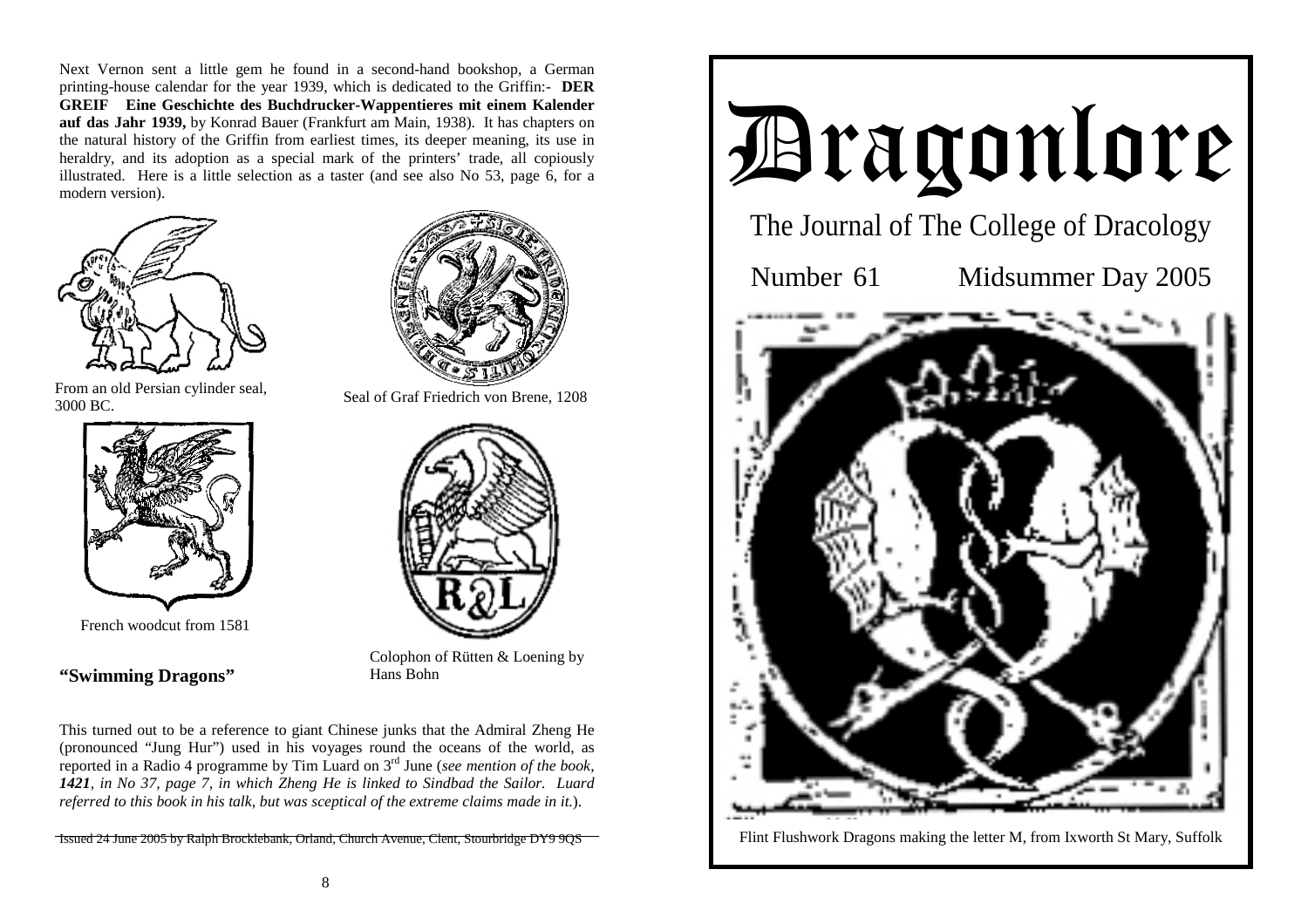

**The College of Dracology for the Study of Fabulous Beasts** 

*Welcome to new member Melvyn Jeremiah, who has a dragon courant on his shield and an unicorn in his crest.* 

Midsummer Day, 24 June, is celebrated as the feast of St John the Baptist.

*Some pieces on Timothy Noad's coin designs from Nos 54 & 56 have been quoted in*  **The Heraldic Craftsman** No 52, *for June 2005.* 



The design on the cover is taken from an unusual new book, **Decoding Flint Flushwork on Suffolk and Norfolk Churches,** by John Blatchly & Peter Northeast (Ipswich, 2005) which reports on the interpretation of the numerous designs made by letting black flints in to carved stonework that decorate so many of the churches in East Anglia. Among the many monograms, religious symbols and trade emblems, this seems to be the only one with fabulous beasts, though there are a couple in which the letter S may be read as a serpent. The letter M may refer to St Mary, to whom the church at Ixworth is dedicated, but both St Michael the Archangel and St Margaret are known as dragon-slayers, and the authors suggest that either might be intended here. The close intertwining of the dragons' necks rather suggests the spinning dance of the dragonfly which concludes its mating ritual, that may well have been familiar to local folk in the late fifteenth century, when these decorations were made.

Thanks are due to June Marriage for kindly bringing this book to our attention.

# **A Happy Dragon**



This smiling creature is taken from a complicated Giles cartoon celebrating Saint George's Day 1981, and reprinted in *Hogtown Heraldry* for May 2005. In it, there are a playing card King and Queen being told by the Jack, "George sayeth: 'Time-and-a-half plus danger money, or thine fair daughter hath had it.'" Very nineteen-eighties-ish! But the dragon is rather sweet.

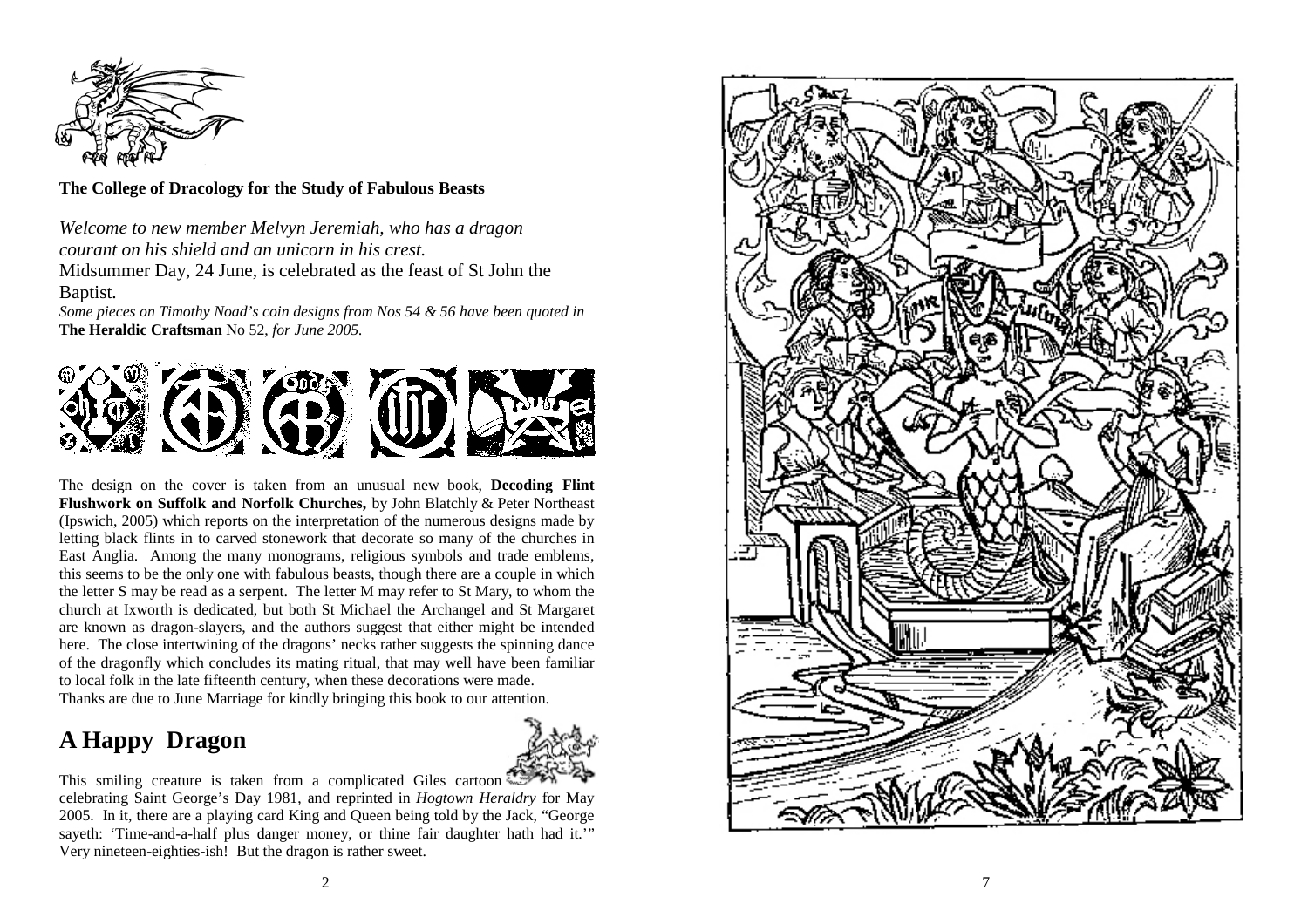appears as a delightful little logo in a simplified version (*right*). There are two cases of Sea-Lions, and one each of Sea-Horses, Centaur (oddly sejant, holding up the shield of Brielle – *left*), Pelican, Harpy and Winged Hart. There are numerous other heraldic beasts, of course. Lions abound, harts, hares and hounds are widespread, there are even a couple of whales and one handsome peacock. But the actual proportion of Fabulous Beasts in the whole is much smaller than in neighbouring countries.



 Since the book was published, there has been <sup>a</sup> <sup>w</sup> h <sup>o</sup> l <sup>e</sup> <sup>s</sup> <sup>a</sup> l <sup>e</sup>

reorganization of Civic Authorities in the Netherlands, as there has been in Britain, and

Jan Keuzenkamp has kindly sent me copies of his drawings of all the new arms, many of which are based on combinations of the old arms of those municipalities that were merged



together to make the new ones. Here is one of them:- the Mermaid on the shield of Eemsmond, a newly-named merger of four municipalities into one. Jan Keuzenkamp has apologised that his drawings are not as good as the official renderings, but at least fabulous beasts are still thriving in the Netherlands.

## **More from Europe**

Vernon Rolls has been busy, sending in first this woodcut from an Augsbourg book of 1480 showing the genealogical tree of the House of Lusignan. Melusine herself is seen in her Fountain of Lusinia in the centre. On her right is Melior in her castle, with the sparrow- hawk, while on her left is Palatyne, seated on the Treasure of Elynas, on Mount Guygo, in Arragon (with dragons beneath). Above, arising from her loins in true family-tree style, are Uryan, King of Cyprus, Geoffrey with the large tooth, Anthony, King of Luxemburg, Oede, Comte de la Marche and Guyon, King of Armenia. (*opposite*).

## **Some Beasts from the Balkans**

Brian North Lee has let us have a look at a tiny book of his, called **Ogres & Bogies**  with drawings by Rastko Ciric (Beograd, 1989), and though most of the thirty odd creatures portrayed are not really in our field of study, a few are worthy of note. Ciric is a master of animation, and his pictures attempt to illustrate the curious beings described in Serbian mythology. Here are a few of them.



**BUKAVAC /ROARER/ HURLEUR** 

A monster with six legs and gnarly<br>horns. Lives in lakes and large marshes.<br>During the night he comes noisily out of<br>the water, jumps on people and animals<br>and strangles them.



A winged animal with a long beak and a<br>baggy throat. It is hatched from an egg<br>that is been kept under the armpit for<br>forty days. It fulfills its master's every de-<br>sire and gives him knowledge of the se-<br>cret language of



#### VAMPIRIĆ /VAMPIRE MOTH/ **VAMPIRET**

Every vampire is inhabited by one or<br>more vampire-moths who may leave<br>their host by the way of the mouth.<br>When killing a vampire you must be cer-<br>tain to kill the moth as well, for if he is-<br>areas has may continue on the capes he may continue to do evil to the living.



#### **TODORCI /THE BAD FRIDAY** RIDERS/ CENTAURES DE LA NUIT

On the eve of Todor's Saturday there are processions of evil and mercless riders<br>with talls, wearing white cloaks. With their heavy hooves they trample over anyone in their way.